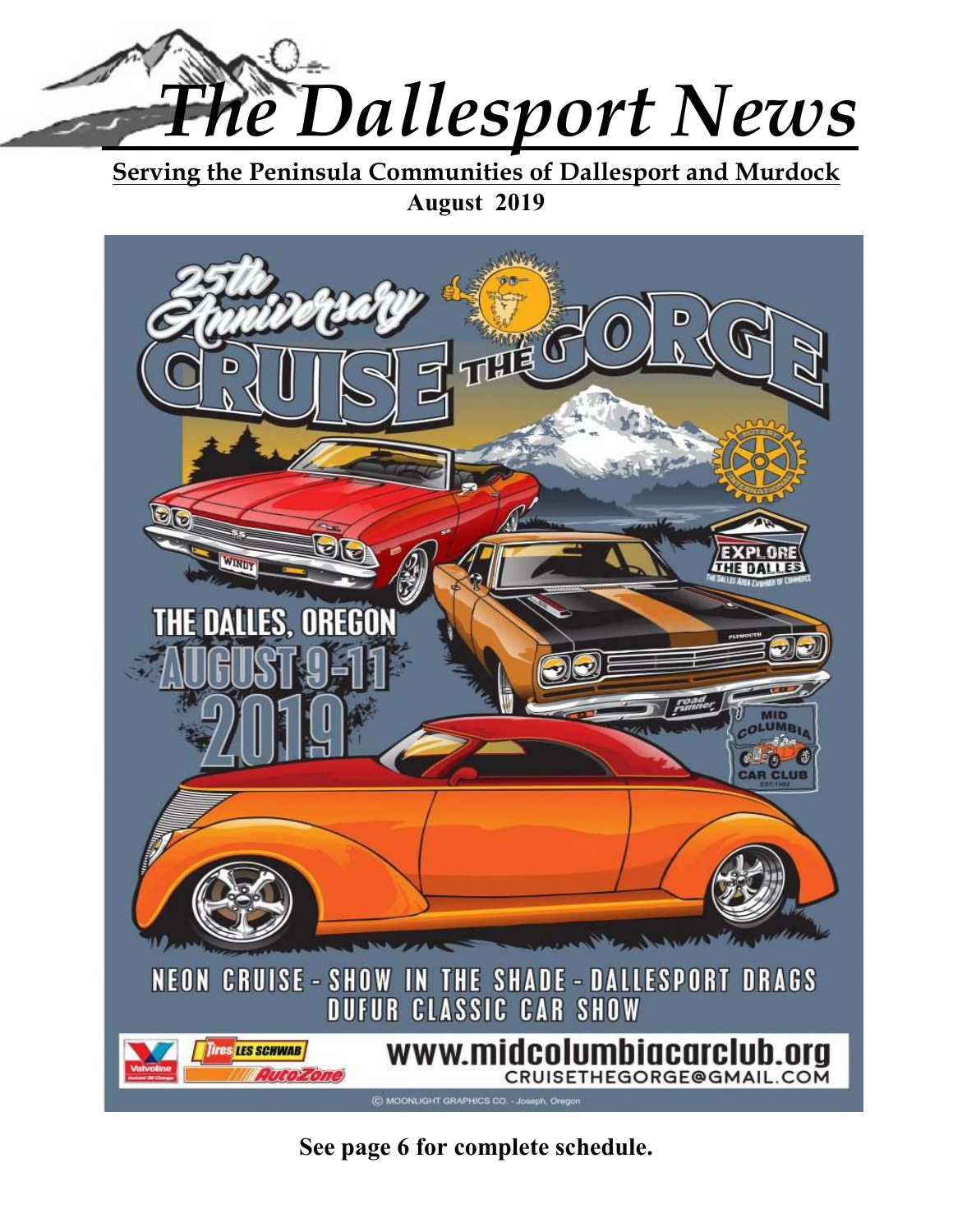#### **Book Report By Judy Bane "Less: Winner of the Pulitzer Prize" by Andrew Sean Greer**

Winner of the Pulitzer Prize for Fiction 2018.

Who says you can't run away from your problems?

Arthur Less is a failed novelist about to turn 50. A wedding invitation arrives in the post: it is from an ex-boyfriend of nine years who is engaged to someone else. Arthur can't say yes - it would be too awkward; he can't say no - it would look like defeat. So, he begins to accept the invitations on his desk to half-baked literary events around the world.

From France to India, Germany to Japan, Arthur almost falls in love, almost falls to his death, and puts miles between him and the plight he refuses to face. Less is a novel about mishaps, misunderstandings and the depths of the human heart.

This book was a gentle delight, with ethereal humor and a surprisingly engaging main character. Arthur is convinced he is less but in the end, he discovers how much more he really is.

I loved this book and I hope you will try it out and enjoy it as much as I did.

#### **Klindt's Community Book Club**

**August 11, 2019 @ 6:30pm**  August Book: *Red Clocks* Author: Leni Zumas

#### **Unlock Your Family's Military History**

Fold3 by Ancestry provides convenient access to military records, including the stories, photos, and personal documents of the men and women who served. It's now available from your computer or mobile device with your library card. Already have a Fold3 account? No problem, you can log in and save to your existing account through the library's subscription.

https://www.fvrl.org/resources/genealogy

#### **New Resource for Makers**

Creativebug.com has more than 1,000 award-winning art & craft video classes taught by recognized design experts and artists. It's now one of the benefits of your FVRLibraries card! Get started creating today.

#### **Artists of the Gorge 2019**

Stevenson Community Library is proud to host **Artists of the Gorge**, an annual, juried exhibition—now in its 40th year!

#### **For information**

**>>>** https://www.fvrl.org/artists-gorge

Free entry! Open to all artists of the Columbia Gorge, from The Dalles to Washougal, either Oregon or Washington residents; artists must be at least 18 years old. This event is openthemed. Paintings, drawings, sculpture, wood pieces, fabric art and other media will be considered. Entries must be *recent*, original works. Copies, patterns, commercial art or class work is not accepted. Each artist may submit a maximum of two entries.

**Delivery:** Artwork will be received up to and including **Wednesday, September 11, 2019** at Stevenson Community Library by 8 pm, or by mail (PO Box 818, Stevenson, WA 98648).

#### **Maryhill Museum Of Art August 1, 2019 10:30 AM - 5:00 PM August 8, 2019 12:30 PM - 5:00 PM**  http://www.maryhillmuseum.org

It's back! Maryhill is happy to continue its partnerships with **Fort Vancouver Regional Library system and The Dalles-Wasco County Library** to bring you stories in the galleries. Librarians carefully choose books to read next to the amazing works of art to which they connect! After having fun with books and art, your family will work together on an art project that is a perfect connection to your day. Presented in partnership with The Dalles-Wasco County Public Library and the Fort Vancouver Regional Library System. 35 Maryhill Museum Drive, Goldendale, Information: 509-773-3733 Fees/Admission: Free to \$12.00

#### **Maryhill Museum Of Art – Opening Reception: 2019 Pacific Northwest Plein Air In The Columbia River Gorge August 3, 2019**

http://www.maryhillmuseum.org Drawing on a long tradition of painting in the open air, Pacific Northwest Plein Air in the Columbia River Gorge attracts some of the finest painters from the Pacific Northwest and from across the country to capture the stunning light and inspiring vistas of the Columbia River Gorge. After four days of painting, works are displayed at Maryhill with jurors awarding prizes to the most exceptional works. Join us to view the "fresh" paintings artists created in plein air, meet the artists, and enjoy wine and hors d'oeuvres. Artwork will be available for purchase, with a percentage of the sales benefiting Maryhill. Paintings will remain on view and available for purchase August 4 through August 24, 2019.

 35 Maryhill Museum Drive, Goldendale, WA Information: 509-773- 3733 Free to \$12.00

#### **Maryhill Museum Of Art Free County Weekend August 17, - August 18, 2019**

http://www.maryhillmuseum.org

For nearly two decades, Maryhill Museum of Art has extended **free admission** on designated weekends to its neighbors in Oregon and Washington. On August 17 & 18, 2019 residents from the following counties are granted free admission upon presentation of an I.D. with address: Oregon — Clatsop, Columbia, Grant, Lincoln, Morrow, Tillamook, Washington, Wheeler, and Yamhill. Washington — Clark, Cowlitz, Grays Harbor, Jefferson, Lewis, Pacific, San Juan, and Wahkiakum.

35 Maryhill Museum Drive, Goldendale, WA Contact Information: 509-773- 3733

**Klindt's Bookstore** 541-296-3355 315 E. 2nd Street, The Dalles Hours: Mon. – Sat. 8:00 am– 6:00 pm Sundays 11:00 am - 4:00 pm

**The Dalles/Wasco County Public Library** 541-296-2815

wascocountylibrary.com 722 Court Street, The Dalles **HOURS:** 

Monday-Thursday 10 a.m. to 8:30 p.m. Saturday: 10 a.m. to 5 p.m. Closed Sunday

*\*FREE wireless Internet access* inside the library and on library grounds. **White Salmon Valley Community Library** 509-493-1132 - Town & Country Sq. White Salmon Open Tuesdays 10:00 am - 8:00 pm Wed.-Sat. 10:00 am - 6:00 pm

 *\*FREE wireless Internet access*  **Goldendale Community Library**  (509) 773-4487 131 West Burgen Street Goldendale, Open M Tu Th F Sat 10am-6:00pm and 10 to 8 on Wednesdays

**Bookmobile**  Fort Vancouver Regional Library 1-888-546-2707



The Library Bookmobile **Summer Schedule** 

**Wednesdays August 7th & 21st .**  Lyle Activity Center 10:30-12:00 Dallesport Church of Christ…1:30–3:00 A map of all FVRLibraries' bookmobile stops as well as printable schedules can be found at

http://www.fvrl.org/bookmobiles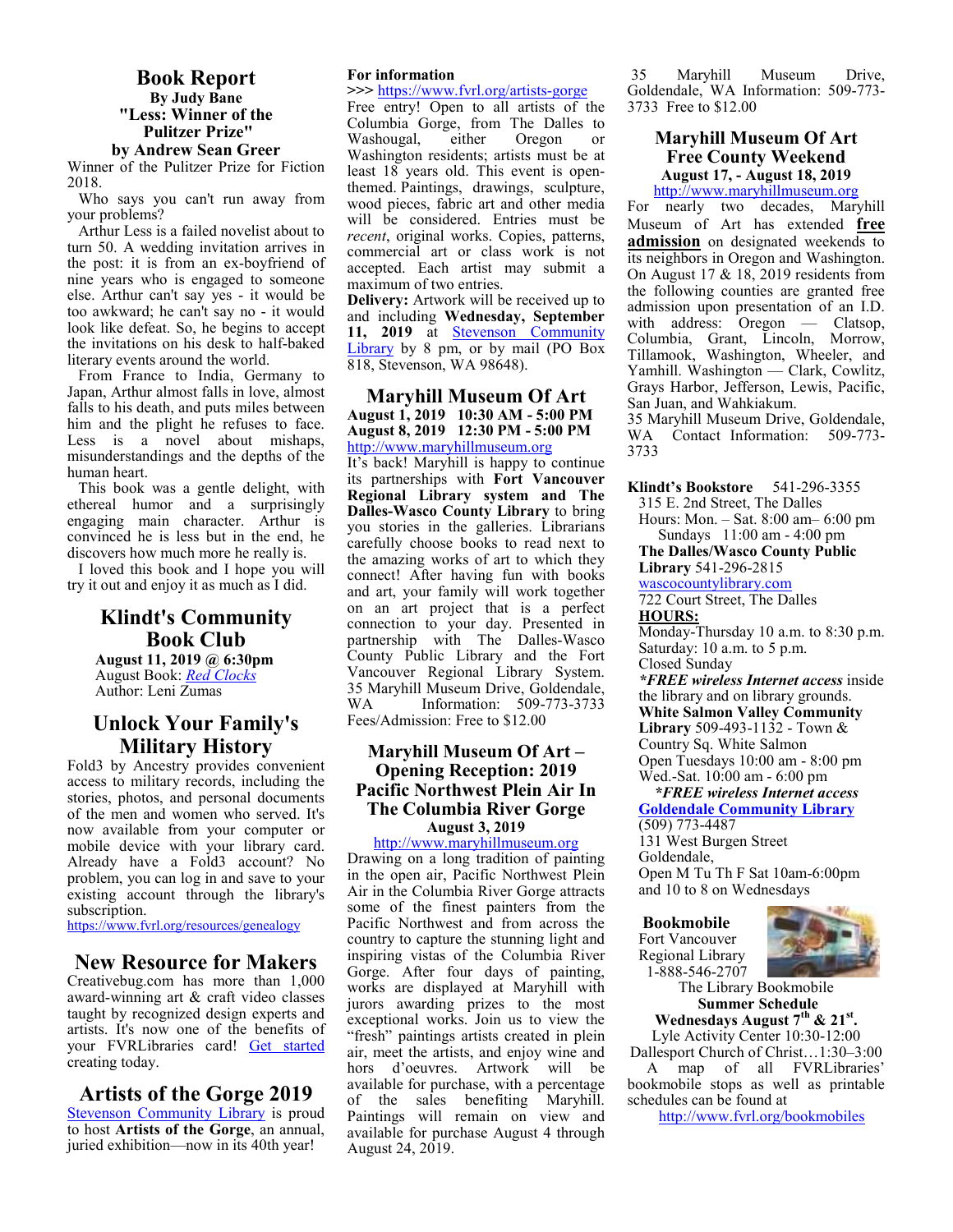#### **Community Council Corner**

By Angie Jenkins The Dallesport-Murdock Community Council met on July 11, 2019 at the Dallesport Community Center.

Sharon Carter from Klickitat County Senior Services spoke and relayed information regarding the many different services that are available to County<br>residents. These services include These services community meals at different locations, help during Medicare open enrollment, a monthly newsletter, plus a more public<br>transportation service. Medical transportation service. Medical transportation is available when needed but defined routes have been established in the area.

http://www.klickitatcounty.org/336/Seni or-Services

The Council discussed the newly opened Klickitat Firearm Training Center. The firing range facility is open to the public but has limited hours and days of operation.

https://www.klickitatcounty.org/1151/ Firearms-Training-Facility

Ice cream sales at the Fly In was a<br>huge success! Another ice cream Another ice cream fundraiser will be held at the Show in the Shade being held August  $10^{th}$ . and  $11^{th}$ . at Sorosis Park. Stop by and get an ice cream cone and support the Dallesport Community.

The Dalles Bridge deck replacement is planned to start in 2021 and last about 1 year was discussed at the meeting. ODOT is still considering closure schedules, but has ruled out full closure through the construction period.

The newly-formed Dallesport Community Garden Committee met and discussed possible sites, water concerns, the future of the Garden, and the potential of establishing a farmer's market in the future. Contact Mr. Bill Adams wva063@gmail.com if you're interested in helping out.

The next meeting of the Dallesport-Murdock Community Council is Thursday August  $8^{th}$ . at 7:00 PM, at the Community Center on 6th Avenue.

#### **Dallesport Water Dist.**  P.O. Box 131

Dallesport, WA 98617 If you have any questions regarding your water system, please feel free to contact. District Manager/Operator/Clerk; Austin Wilson dwdmanager@gmail.com 541-980-6756 or dallesportwater@gmail.com Office hours: 8:00am to 1:00pm Monday thru Thursday. 541-980-6514 **Monthly meetings are held on the 2nd Wednesday of every month at 5:00pm at the Dallesport Community Center.** 

#### **VOTE Dallesport Water Commissioner Pos. #2**

Craig Stephens has resigned his seat on the Dallesport Water District Commission as of June 30, 2019. There are now just two people running for that position.

**William Clark and David McNeal. Ballots are due by August 8th .** 

#### **Community Garden**

Hello Dallesport Residents, My name is Bill Adams and I have been tasked by the Dallesport Community Counsel with starting the Dallesport Community Garden Project. So far the first two meetings have had 2 then 1 persons show up to see what is happening.

If there isn't a group of at least 20-30 people the County Commissioners and the Public Works folks won't provide the space to make a garden.

We could use the Dallesport Park area (5.5ac) for the garden or possibly the area North of the Fire Station down to the V at Dallesport Rd. and Central Ave. We might be able to get the DWD Commissioners to let us put fruit trees on the Skeleton Weed infested areas also.

This could be our opportunity to turn our community into a GREEN Patch in the Brown Desert at the End of the Gorge.

Other things that could be done is to supply the Elderly with fresh produce in season as well as the local children. This would be a place to teach the kids what Fresh Vine/Tree Ripened food tastes like. They would learn to be self sufficient knowing how to plant and grow food. There would be opportunities to learn to grow, prune, and graft fruit trees and grapes. There would be opportunities to learn about Bee Keeping through hands on experience. And many other activities for the kids.

The surplus could be sold at a Farmers Market to help provide funds for necessities for the Garden. The produce that is left over could be donated to the Bingen Food Bank. This is to reduce waste to a bare minimum.

The next meeting is on Sat the  $3<sup>rd</sup>$ . of August at the Community Center at 6:00pm. This has been announced on Dallesport Neighbors Facebook Page also.

Sincerely, Bill Adams

#### **Dallesport School Building & Property**

Since February, 2018, Sagetech, Inc., a manufacturing firm, has rented the Dallesport school building from Lyle School District. Sagetech exercised its option to purchase the building in February, 2019, triggering follow-up action on the part of the school district, including seeking an independent appraisal of the property.

On June 24, 2019, the district was notified that Sagetech has been placed in receivership. The Board of Directors was not expecting this turn of events and continues to consider its options. State law regarding school district property and the state's bankruptcy laws all come in to play.

As we sort through the legal issues, Sagetech has continued to operate from the building and pay rent to the district. We are aware the grounds around the building have not been kept up to the community and the school district's satisfaction. At this time, Superintendent Varkados has redirected our groundskeeper to put a greater emphasis on the Dallesport property.

We appreciate the community's input on this situation. Please feel free to reach out directly to the school at 509-365- 2191 if you have other concerns or questions.

#### **National Night Out August 6th from 6 to 8 PM**

By Mildred E. Lykens Set the date in your tablet, phone or calendar that KLASAC (Klickitat Lyle Against Substance Abuse Coalition) is very excited to be working alongside our local Law Enforcement this year to bring you this year's National Night Out on August  $6^{th}$  from 6 to 8 PM. This fun night in Lyle is an annual event that is celebrated around the United States that promotes Law Enforcement & Community partnerships in order to build relationships that create safer communities. There will be free food, fun games, music and maybe even a challenge for our law enforcement to sing? They are encouraging other organizations and private residents to participate in some way for this event: Maybe you can play music, plan and play games, donate food or be there as a volunteer. Please let them know how you can help. The next meeting will be August  $21<sup>st</sup>$  from 5 to 6:30 PM at Lyle School.

> **K.C.F.D. #6 Dallesport/Murdock Fire Dept. Breakfast August 17th. 7-10 am**

Dallesport fire station All proceeds go to the Dallesport Fire Department Building Fund….. Biscuits and gravy…or Pancakes Coffee & Juice**…\$5.00 per Person**.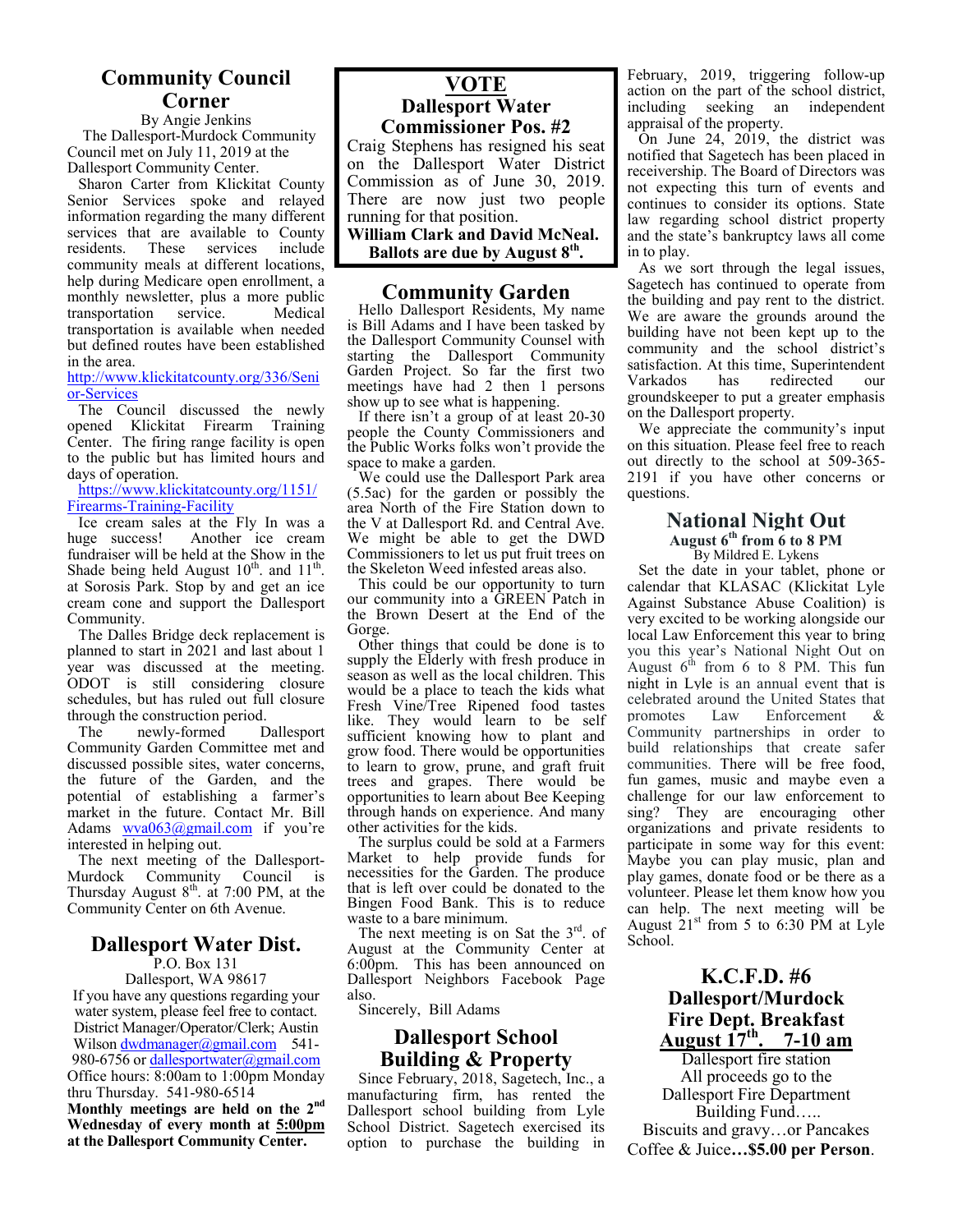#### **KCSO Bringing Back K-9 Unit; Safety Cited**

The Klickitat County Sheriff's Office (KCSO) is creating a K-9 Unit to assist with patrol, narcotic detection, and search and rescue (SAR), Sheriff Bob Songer recently announced.

"We are asking the citizens of Klickitat County to be our partner in creating the K-9 Unit for the Sheriff's Office through monetary donations," Songer said in a press release dated June 25.

According to Songer, in April of this year, KCSO staff and volunteers from the KCSO Posse began gathering information to bring a K-9 Unit to Klickitat County's unincorporated area.

"The K-9 team has identified a vendor for acquiring and training the K-9, and also received donations for services and gear once the K-9 Unit is in place, both locally and nationally. Our goal this summer is to raise \$55,000 of the firstyear cost," Songer said.

The cost of the K-9 program is \$134,000 which includes the dep-utyhandler, the canine, equipment and supplies. A portion of these expenses are currently covered by the Sheriff's Office's 2019 budget. This includes a current deputy, the vehicle, and maintenance.

"However we are reaching out to local, regional and national partners for funding assistance to cover the difference," Songer stated.

He went on, "The ways our community can benefit from his K-9 Team will be locating lost persons in a Search and Rescue scenario in a fraction of the time it takes an entire team of human searchers to accomplish the task. The K-9 Team will serve as back-up to deputies and officers in tracking criminals, increasing the safety of their partner during high risk traffic stops, and assisting in securing unsecured buildings. A K-9 deputy can be an invaluable resource to both the community and the agency that supports them."

Moreover, Songer said, the safety of the citizens of and visitors to Klickitat County "is the first priority for the Klickitat County Sheriff's Office, and the addition of a K-9 Unit will add a valuable tool to allow us to achieve this goal quickly and efficiently."

#### **Mt. Adams Institute receives grant to expand AmeriCorps programs**

Karalee Chabotte, Retail Manager for First Interstate Bank in Bingen, presented Stewards AmeriCorps members have a "check" for \$5,000 to the Mt. Adams Institute in Trout Lake recently. First Interstate's donation will go toward a including the Gifford Pinchot and Mt. project to update the institute's facility in Hood National Forests, Conboy Lake

Trout Lake. The center hosts educational National Wildlife Refuge, Columbia programs and serves as a training center River Gorge National Fish Hatchery for veterans. Pictured (l-r): Marijke Complex, and the Columbia River Gorge Weaver, Erica Bingham, Laura Linn, National Scenic Area. Brendan Norman, Executive Director of the Mt. Adams Institute, Mike Gundlach, Dana Rivkin, Cory Kirkpatrick, Karalee Chabotte, and Aaron Stanton.

Mt. Adams Institute Receives AmeriCorps Grant to Expand Programs

Mt. Adams Institute will receive \$1,119,904 in AmeriCorps funding annually for the next three years from the Corporation for National and Community Service (CNCS), the federal agency responsible for AmeriCorps and other national service programs.

This funding will support up to 95 AmeriCorps members across the country participating in Mt. Adams Institute's career development programs: VetsWork and Public Lands Stewards. These programs are designed to improve access, use, and conservation of our natural resources, while launching military veterans and young adults into careers within the public lands management field.

"AmeriCorps is an incredible federal program that engages over 75,000 people, annually, in service to their community and country," said Brendan Norman, executive director of Mt. Adams Institute. "In the case of our programs, that means engaging veterans and young adults in service to our public lands and natural resources. We're thrilled that the Corporation for National and Community Service has recognized the positive impact that our organization is making across the nation."

AmeriCorps members serve on conservation projects such as trail maintenance; visitor engagement, wildlife<br>research. environmental education. environmental geographic information mapping, invasive proof-of-insurance card when you start or species monitoring, and community volunteer coordination.

In addition to grant funding, CNCS will provide over \$300,000 in education awards for the members to help pay for future college tuition, vocational training, or repay student loans.

Mt. Adams Institute matches the grant funding with additional support from project partners, including but not limited to the U.S. Forest Service, U.S. Fish and Wildlife Service, National Oceanic and Atmospheric Administration (NOAA), Columbia River Gorge National Fish Hatchery Complex, Oregon State Parks, and the Willamette Resources and Education Network.

Locally, VetsWork and Public Lands provided over 40,000 hours of service at local Gorge sites over the past five years

#### **State Motorcycle Insurance Law Goes Into Effect**

Effective July 28, 2019, the 2019 Washington State Legislature passed a law that all motorcycle drivers must carry liability coverage and proof they have insurance.

They are no longer exempt from the state's mandatory auto insurance law (leg.wa.gov).

Washington state's mandatory liability insurance law, which is under the authority of the Washington State Department of Licensing, requires anyone who drives a motor vehicle or a motorcycle (effective July 28, 2019) in the state to do one of the following options:

Carry liability insurance with liability limits of at least:

\$25,000 for injuries or death to another person

\$50,000 for injuries or death to all other people

\$10,000 for damage to another person's property

Apply for a certificate of deposit to pay for your liability insurance with the<br>Department of Licensing Licensing (www.dol.wa.gov).

Have a liability bond of at least \$60,000 filed by a surety bond company that's authorized to do business in Washington.

Self-insure if you have 26 or more vehicles. For more information or to see if you qualify for this option, contact the Department of Licensing.

Showing proof of insurance

An insurance company sends you a renew your auto or motorcycle policy. The card shows that either you or your vehicle/motorcycle are covered by liability insurance. Remember, if you're stopped by a law enforcement officer, you must show proof that you have auto/motorcycle insurance. If you don't have proof, he or she will give you a ticket (traffic violation).

Exceptions to the law

This law does not apply to the following vehicles:

Motor scooters and mopeds

Specially licensed horseless carriage vehicles (leg.wa.gov) (also known as antique or collector vehicles

Police or government-owned vehicles (leg.wa.gov)

Even though insurance is not mandatory for these vehicles listed, you may still be held responsible for any damages or injuries that result from your negligent use of these vehicles.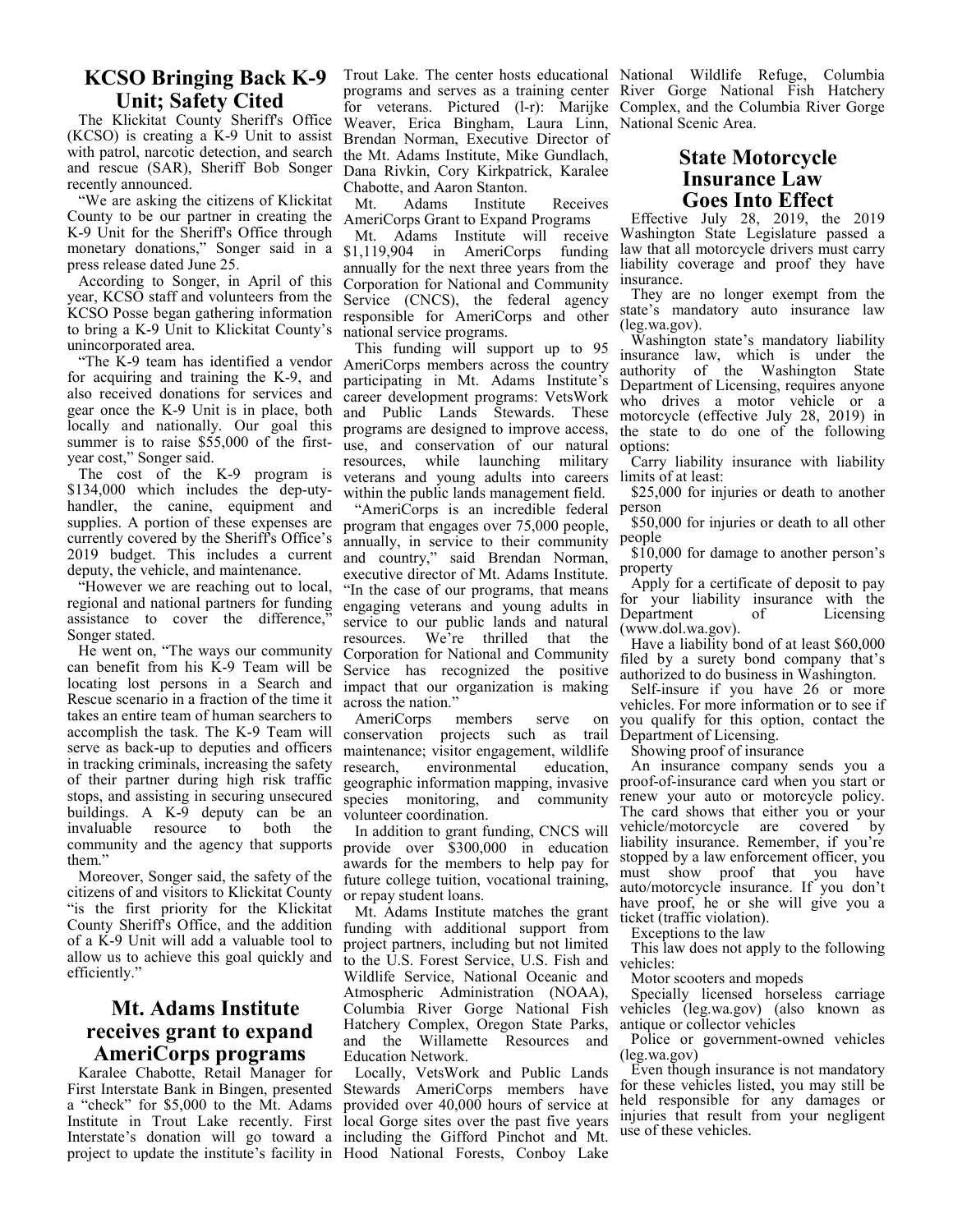# YLE SCHOOL DISTRICT #4

For the latest information on Lyle School District, visit the website for the school district.

**http://www.lyleschools.org**

#### **Griffin House Concert Series Benefits Lyle Schools**

Griffin House, a wedding and concert venue in Hood River, has announced that its summer concert series will benefit Lyle School District. Each year, the Griffins select a nonprofit to donate the profits from the summer concert series. Partner Marlowe Griffin Lyddon also teaches art in Lyle Schools.

In August, singer/songwriter Katie Perlman, also known as Mother Pearl, will make her third appearance at the Griffin House. For a taste of Katie's vocal chops, check her out at

https://www.youtube.com/watch?v=KJS ni-2JpmE.

Set on the western end of Hood River with views of the sunset over the Columbia River, the Griffin House is a concert venue worthy of showing up on many a social media feed. Food and refreshments are available for purchase onsite and the event is family-friendly. Some seating is available, but concert goers are encouraged to bring their own favorite portable outdoor seating if they like.

Parking is available in the east lot adjacent to The Griffin House. Take the Drive.

Doors open at 5:30 p.m. Remember, proceeds benefit the Lyle School District.

**More information and tickets are available** at http://www.thegriffinhouse.com/concerts

or email info@thegriffinhouse.com.

#### **Registration**

Registration is coming up Monday - Thursday, **Aug 12-15**, here at the high school. If your child is in grades K-12 and is NEW to the district, please come by between the hours of 9 a.m. and 3 p.m. If you have a conflict with work or another issue that makes it hard to get here during those hours/days, give us a call at 509- 365-2211.<br>Bring a

birth certificate and immunization records and, if your child in high school, a copy of his or her transcripts if you can get them. If you don't have the requested documents, come anyway and we'll work together with you to request them.

Again, kids who attended school here last year do not need to register, but we do encourage returning students in grades 6-

last I-84 westbound Hood River exit, head 12 to stop by, say "hi" and pick up their north and look for signs on Westcliff class schedules. (We've missed you guys!) The school year calendar can be downloaded and printed from our website, too - go to https://www.lyleschools.org/Page/2773.

#### **Sports Screening**

Do you have a youngster planning on playing sports this year? We want them to have fun and develop all the great traits team sports brings out, AND we want them to stay safe and healthy. That's why we ask that they have a sports screening at least once every two years. There's a free screening coming up at Northshore Medical in Bingen on **Thursday August 1st . 6-8pm**. For information, please call 509-493-5119.

#### **Back To School Shopping List**

Want to get a head start on your back to school shopping? For a school supply list

for grades K-5 here's a downloadable Word document version. www.lyleschools.org/domain/119

# **Back to School Aug. 28, 2019 -------- 9:00 AM - 3:00 PM**

 **(Klickitat, Lyle Against Substance Abuse Coalition) August 21st . 5 - 6:30 pm Meets the 3rd Wed of each month. Alternates between Klickitat and Lyle**

> **The Library Bookmobile--- Summer Schedule Wednesdays August 7th & 21st . Lyle Lyle Activity Center 10:30-12:00 Dallesport Church of Christ…1:30–3:00 Dallesport PTO Meeting Tue, August 6th. 2:45pm – 3:45pm Monthly on the first Tuesday**

**School Board meetings will be held @ 6pm on the fourth Wednesday August 28, 2019**

 *Support your school and attend a meeting.* 

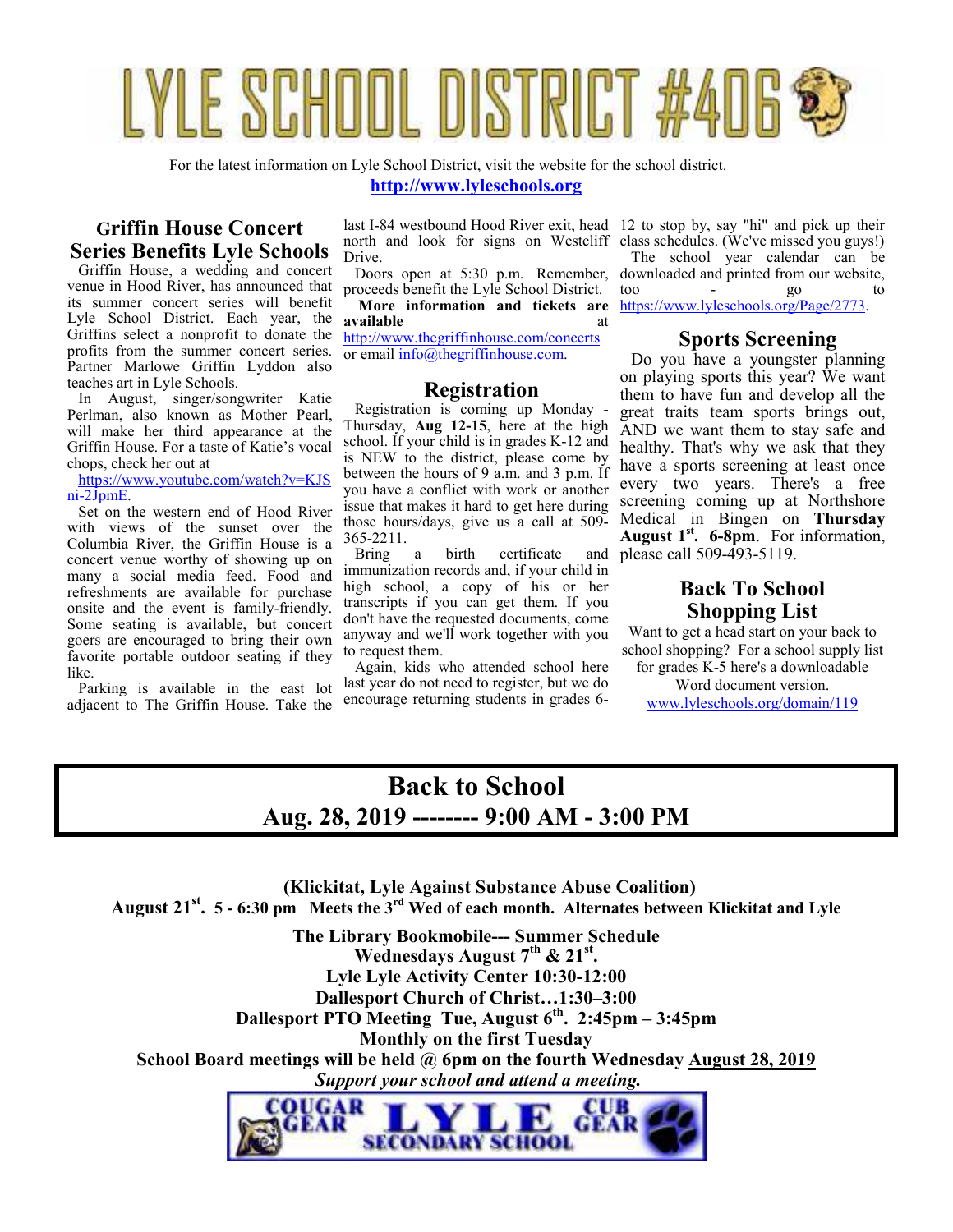#### **Klickitat County Fair &**

**Rodeo August 22-25 2019**  Klickitat County Fairgrounds Goldendale, WA https://www.goldendalechamber.org/klic kitat-county-fair-rodeo/

### **Clark County Fair**

**August 2-11, 2019**  Clark County Fairgrounds 17402 NE Delfel Road Ridgefield, WA https://www.clarkcofair.com/

#### **Washington State Fair**

**August 30 - September 22**   $110$  9th Ave SW Puyallup, WA https://www.thefair.com/

**Oregon State Fair** **August 23 – Sept. 2, 2019**  Salem, OR

https://oregonstatefair.org/ **Wasco County Fair and** 

**Rodeo August 22nd. – Sept.2nd .**  Wasco County Fairgrounds in Tygh Valley, Oregon https://www.co.wasco.or.us/visitors/fair\_ fairgrounds and hunt park/wasco coun

ty fair.php

#### **Cruise The Gorge August 9-11, 2019**

**Three Days, Four Exciting Events!**  *Friday* **- 6:30pm-8:30pm** "NEON CRUISE" 2nd & 3rd Streets, downtown The Dalles.

*Saturday - 9am-Noon "SHOW IN THE SHADE", Sorosis Park, 300 E Scenic Drive.* 

# *Noon-2pm- JUDGING*

*3pm-4pm "Parade of Champions" Awards Ceremony* 

*Sunday- 9am-3pm "DUFUR CLASSIC CAR SHOW, Dufur, OR 8am-4pm "DALLESPORT DRAGS" Dallesport, WA* 

#### **Ice Cream Cones**

Once again the Dallesport Murdock Community Council is selling Umpqua ice cream at community events this summer. Our venture at the Dallesport Fly In was a success with many happy customers. This was accomplished with assistance from Lynn Kadleck, Nancy Moon, Dave McNeal, Bill Clark, Ron Sisseck, Alana Woods, and members of the Lyle High School football team. Proceeds are used to support the community like assisting student attend leadership seminars, sports camp, and residents who have suffered setbacks.

The Council will be selling ice cream at the **Show in the Shade at Sorosis Park, The Dalles on August 10 and the Dallesport Drags on August 11**. Stop

by and buy some ice cream to help sponsor our community.

If you would like to help sell ice cream, please contact Kim McCartney at 509-594-6195.

#### **Gorge Grown Mobile Market**

Come visit them at their new location at the Lyle Activity Center at 3rd St & Hwy 14 for the **Friday afternoon market from 4 - 6 pm.** Gorge Grown Mobile Market provides locally grown seasonal fruit and vegetables. This year, L77 Ranch will be joining the mobile market to sell their outstanding meat products. The mobile market will be available **every Friday afternoon throughout the summer.** 

#### **Waterfront Wednesdays 7:00 PM - 9:00 PM**

**http://nolanhare.com** FUN COUNTRY POWERSPORTS<br>presents Waterfront Wednesdays Wednesdays Concert Series. FREE CONCERTS every Wednesday from 7-9 p.m. All ages<br>welcome. Bargeway Pub, 1535 Bargeway<br>Rd. The Bargeway Rd. The Dalles, OR Information: 541-296-4759

#### **Walk-In Summer Movies**

Free Walk-In Movies Saturdays at dusk at Sorosis Park. Aug 3rd, Aug 10th, Aug 17th, Aug 24th, Aug 31st, Starts at Dusk.

#### **The Dalles Farmers' Market**

#### **Saturdays 9am-1pm**  thedallesfarmersmarket@gmail.com

Saturdays through the second weekend in October 2019. **City Park** 5th and Union St The Dalles, OR

#### **Coffee at the DIG Summer Gardening Series 9:00 AM - 10:00 AM**

https://oregonstate.box.com/s/9k2nec4yk 7fa8yy27nq3pdgabyglixyh

Join us for Coffee at the DIG! Learn something new from the OSU Master Gardeners at these mini-classes every Saturday throughout the Summer. Talks start at 9 am. And the coffee is on us! The Dalles Imagination Garden Klindt Dr. & Steelhead Way. Saturdays throughout the Summer. Contact: Michelle Sager, OSU Wasco County Extension Service, 541-296-5494 FREE Upcoming Events:

**August 3**: Building Mason Bee Houses **August 10**: Making Lavender Wands **August 17:** Garden Art

**August 24**: Using Cranberries

**August 31**: Tomato Tasting

Contact: Michelle Sager, OSU Wasco

County Extension Service, 541-296- 5494

#### **The Gatlin Brothers, The Granada Theatre**

**August 2, 2019 6:00 PM - 10:00 PM**  http://www.granadatheatrethedalles.com Larry, Steve, & Rudy, the Gatlin Brothers are a Grammy Award-winning trio who have dazzled audiences for more than sixty years. The Gatlin more than sixty years. Brothers have entertained audiences in some of the world's largest venues and from some of the most iconic stages, including the GRAMMY Awards, the American Music Awards, the People's Choice Awards, the Tonight Show with Johnny Carson, Oprah, Hee Haw, Love Boat, the Midnight Special with Wolfman Jack, the Merv Griffin Show, Solid Gold, the Barbara Mandrell Show and their own variety special on ABC – "Larry Gatlin and the Gatlin Brothers".

#### **BPA, WWII & Aluminum in the Pacific Northwest Friday, August 16, 6 pm-8:30**

 Join Libby Burke, BPA historian and film archivist. Burke will outline the impact of the Bonneville Power Administration's service during World War II and the impact of hydroelectric power on the Columbia Gorge for decades to come. Historical photos and the rarely-seen color film "Power Builds Ships," highlight the ship building industry during the war and the rise of the Pacific Northwest aluminum industry. Burke's program will include a segment on the aluminum industry along the Columbia after the war, highlighting the plant in The Dalles.

 Dinner & Program: \$18; Program only: \$5. Purchase tickets by August 14. Click here for more information

Columbia Gorge Discovery Center & 5000 Discovery Dr, The Dalles, OR

# **Solar Viewing**

**August 17 11:00 am - 4:00 pm**  Yoesle, astronomer, will present solar viewing opportunities at the Columbia Gorge Discovery Center, weather and clouds permitting. Bob will explain what people are looking at, and the fascinating science which underlay the features of the Sun. **The events are free and will be held outside the museum. Admission still applies for visitors who wish to see the exhibits inside the**  If the weather looks questionable, please call the front desk 541.296.8600 ext. 201, by 10 am to see if the event will be taking place. 5000 Discovery Drive The Dalles, Oregon.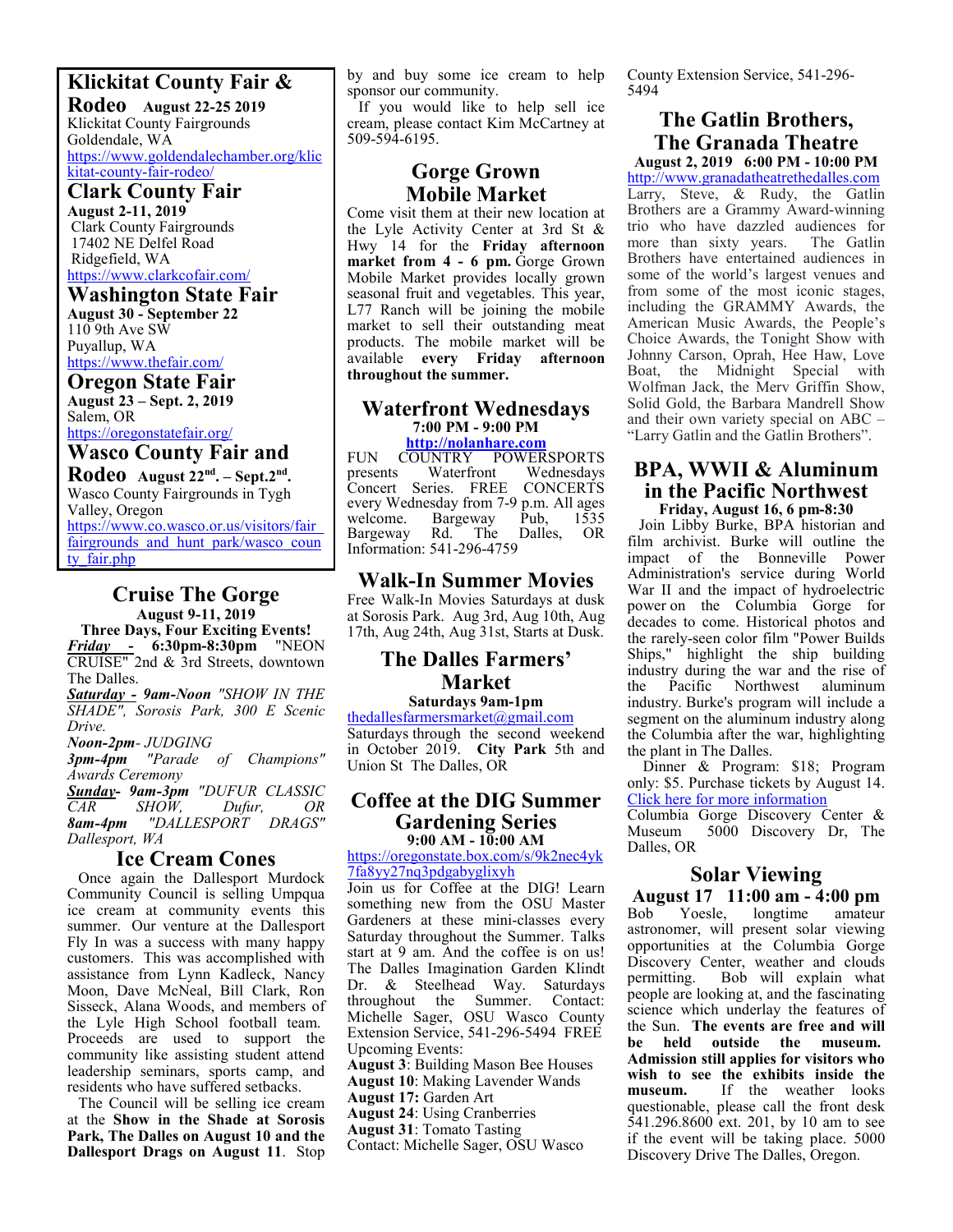# **Dallesport-Murdock Community Calendar**<br>Dallesport-Murdock Fire Dept. KCFD#6 Dallesport-Murdock Community Co

 **630 Central Ave. P.O. Box 215 767-1252 136 6th Ave. P.O. Box 8** 

 **Dallesport-Murdock Community Council 136 6<sup>th</sup> Ave. P.O. Box 8** 

**Post Office hours are 8am-2pm M-F Sat. 7:30am-11:00 for package pick up only Phone 767-1577** 

| <b>August 2019</b>                                                                                                               |                                                                                                             |                                                                                            |                                                                                                                                 |                                                 |                                                                  |                                                                                                                                    |  |  |  |
|----------------------------------------------------------------------------------------------------------------------------------|-------------------------------------------------------------------------------------------------------------|--------------------------------------------------------------------------------------------|---------------------------------------------------------------------------------------------------------------------------------|-------------------------------------------------|------------------------------------------------------------------|------------------------------------------------------------------------------------------------------------------------------------|--|--|--|
| <b>Sun</b>                                                                                                                       | Mon                                                                                                         | Tue                                                                                        | Wed                                                                                                                             | Thu                                             | Fri                                                              | <b>Sat</b>                                                                                                                         |  |  |  |
| <b>AA Meetings</b><br><b>Wednesdays and</b><br><b>Sundays 7pm</b><br><b>Lyle School</b><br>Library<br>625 Keasey<br>360-870-3321 |                                                                                                             | Volunteer<br>Firefighters<br>meet<br><b>Tuesdays 6pm</b><br><b>Dallesport Fire</b><br>Hall |                                                                                                                                 | 1                                               | 2<br><b>Senior</b><br><b>Advisory</b><br>Meeting<br>10:30am-12pm | 3<br><b>First Saturday</b><br><b>Breakfast</b><br><b>Lyle Lions</b><br><b>Club</b><br>$7am-10am$<br><b>Everyone</b> is<br>welcome! |  |  |  |
| $\vert 4$                                                                                                                        | 5<br><b>Lyle Lions Club</b><br>meeting.<br>Potluck at 6:00<br>pm; Mtg. at 6:30<br>pm. Call 509-<br>365-2921 | 6<br><b>Senior Lunch</b><br>Lyle 11:30am                                                   | 7<br><b>Bookmobile</b><br><b>Lyle Activity</b><br>Center<br>$10:30 - 12:00$<br><b>Dallesport Church</b><br>of Christ 1:30-3:00  | 8<br>Community<br>Council<br><b>Meeting 7pm</b> | $\vert$ 9                                                        | 10                                                                                                                                 |  |  |  |
| 11                                                                                                                               | 12                                                                                                          | 13<br><b>Senior Lunch</b><br>Lyle 11:30am                                                  | 14<br>Fire Dist. Biz<br>Meet 6pm<br><b>Commissioners</b><br>Meet 7pm<br><b>Water Dist.</b><br>Meet 5pm                          | 15                                              | 16<br><b>Airport Board</b><br><b>Meeting 7am</b><br>@Airport     | $\overline{17}$<br><b>Dallesport</b><br><b>Fire Dist</b><br><b>Breakfast</b><br><b>Fundraiser</b><br>@ Fire Hall<br>$7-10am$       |  |  |  |
| <b>18</b>                                                                                                                        | 19                                                                                                          | 20<br><b>Senior Lunch</b><br>Lyle 11:30am                                                  | 21<br><b>Bookmobile</b><br><b>Lyle Activity</b><br>Center<br>$10:30 - 12:00$<br><b>Dallesport Church</b><br>of Christ 1:30-3:00 | 22                                              | 23                                                               | $\overline{24}$                                                                                                                    |  |  |  |
| $ 25\rangle$                                                                                                                     | 26                                                                                                          | 27<br><b>Senior Lunch</b><br>Lyle 11:30am                                                  | 28                                                                                                                              | 29                                              | 30                                                               | 31                                                                                                                                 |  |  |  |